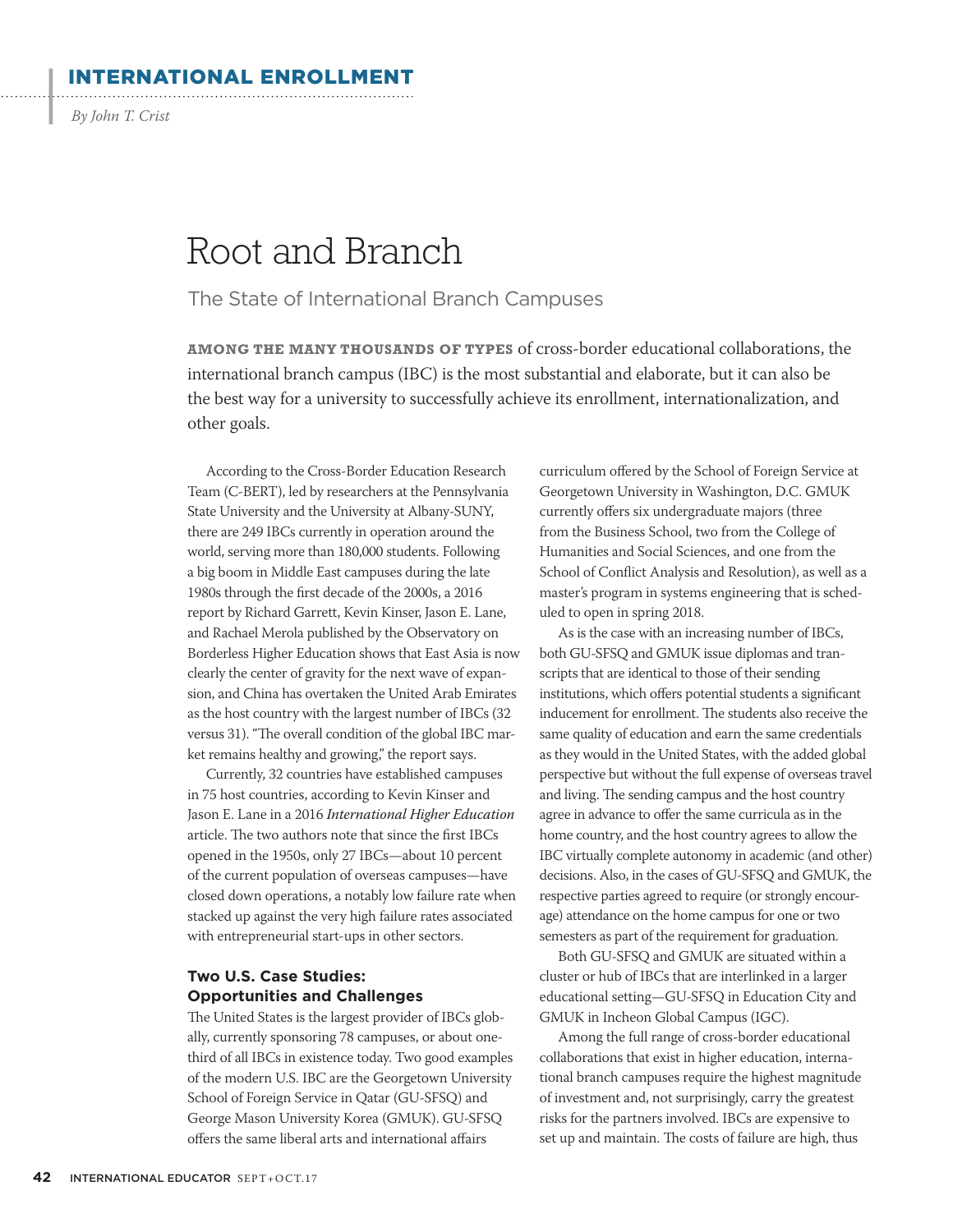

placing a noted constraint on their proliferation. The risks are generally financial and reputational and can affect both the sending country and the host country, albeit in different ways.

Some IBC arrangements involve little or no financial risk for the sending countries. The agreements with the six U.S. campuses in Qatar's Education City pose no financial burden for the sending universities. All costs, including those that arise on the main campus as a result of supporting an overseas branch campus, are carried exclusively by the host country. Qatar Foundation collects all tuition, which amounts to only a miniscule proportion of the outlays for the overall operation. Critics are quick to point out that the Qatar model is not sustainable; but the projections of continued oil and gas wealth in the Gulf reach decades into the future. In recent years, Qatar has shifted its priorities from Education City to the massive preparations involved in hosting the FIFA World Cup in 2022. Coupled with the downturn in the global oil and gas market, this has resulted in substantial budget reductions for universities in Education City. While this does not threaten the viability of the campuses, it has caused a retrenchment and a scaling back of ambitious plans for expansion among the campuses, especially in the areas of scientific research production and collaboration.

George Mason University's experience is more typical of branch campuses in that the host country shares some of the financial burden of operations with

the sending university. The Incheon city government built and maintains the infrastructure for the cluster of IBCs, as well as partially subsidizes the campuses through a mixture of outright grants and loans. Unlike Education City, the campuses in Incheon Global Campus collect their own tuition, which subsidizes their growth; these campuses are designed to eventually be completely self-sustaining.

#### **Reputation and Reinvigoration**

There are, broadly speaking, two sets of motivations for U.S. universities to mount campuses overseas. First, there are reputational goals and aspirations. An overseas branch campus enhances the global profile of a university and signifies its global value and respect. For Georgetown University's